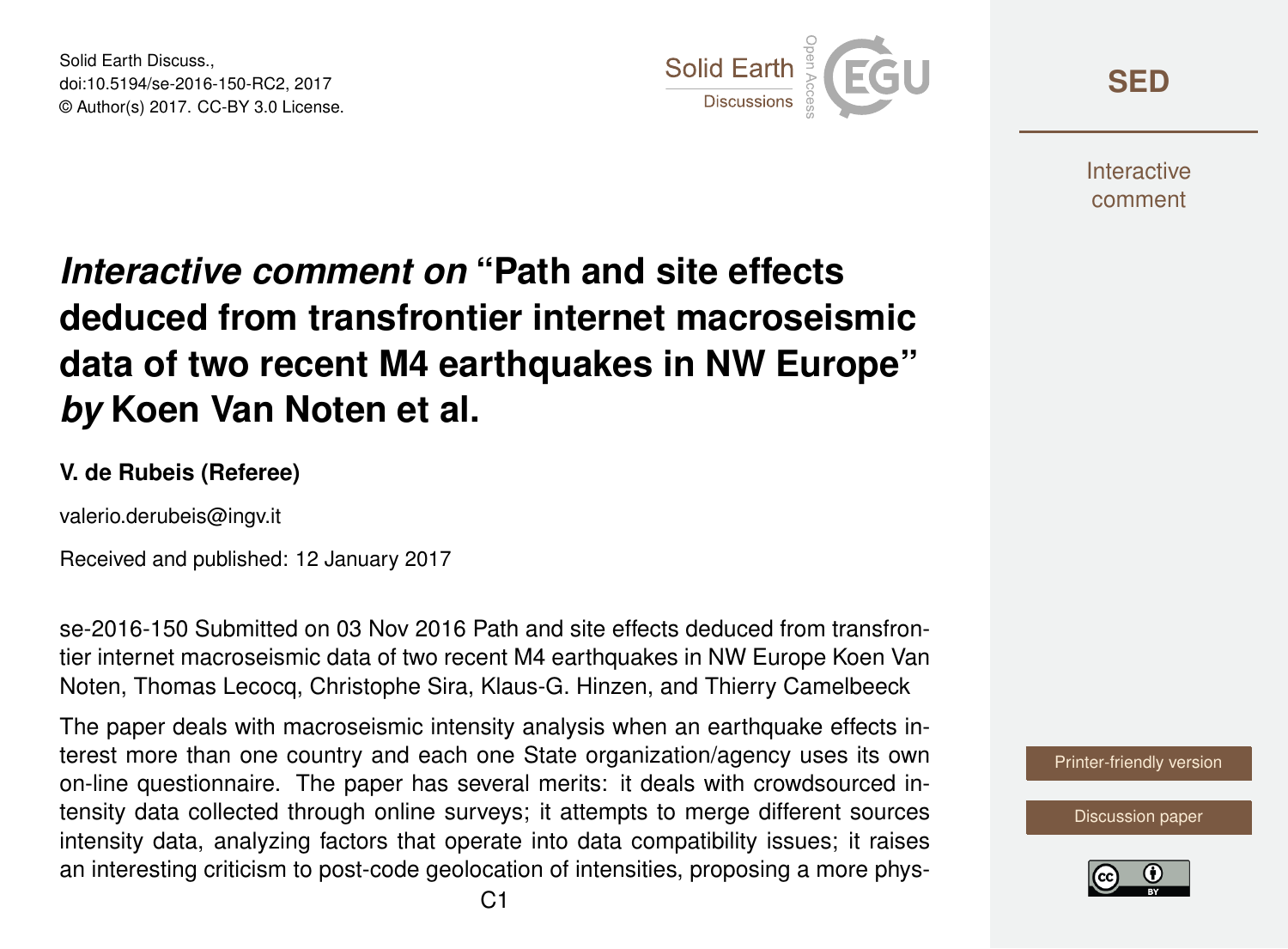ically reliable 10 km square grid geolocation, less critical than administrative driven postcode. An explanation to anisotropies of intensities found of the examined earthquakes is proposed, in terms of Q analysis and geological structures. While I find the paper interesting and potentially publishable, I have to remark some criticism on issues needed to be addressed prior final paper acceptance. Here it follows a detailed list of criticisms to be addressed:

General questions: Did you take into account the percentage of not felt to asses an intensity degree, as macroseismic scale recommends? Can you try to compare attenuation laws for each data sources?

Page 2, line 3: change real time to quasi real time. P2,l11: not complete. Pattern depends on source also, change the sentence like: Concentric pattern of intensity decay is only a theoretical very first approximation, which may serve only to indicate seismic epicentral best location. P2,l25 and l34: explain the meaning of real time or quasi real time. P5,l6: two commas (") probably a lacking sentence. P5,l11-12: too generic: unrealistic? Manual check? What is the algorithm (objective method) behind it? P5,l20: "IDP are statistically too high or too low", this sentence is generic. P5,l21: "too high" - "slightly overestimate intensity" the two sentences appears in contradiction. P5,l29: Mean is not very appropriate for int. estimation, if you follows intensity degrees definition you will find, for example, an evaluation of percentage of people observing such effect which it is associated an int. Value. P5,l30: statistical errors: unhappy terms in this contest, what does it mean? Probably an error component too high. P6,l19-20: check language. P6,l22: which is the time length of the catalogue? Otherwise the sentence has a poor meaning. P7,l21: Agencies are national but some collect also international data: whole set of data is international. P7,l22-28: was a statistical test conducted to assess spatial variability and localization precision of data? I think it should be worth to quantify it instead to give a qualitative evaluation based on personal opinion. P7, l35-36: "The impact of differences between the institutional questions on the intensity scale remains very low " How can you state it? Statistical **[SED](http://www.solid-earth-discuss.net/)**

**Interactive** comment

[Printer-friendly version](http://www.solid-earth-discuss.net/se-2016-150/se-2016-150-RC2-print.pdf)

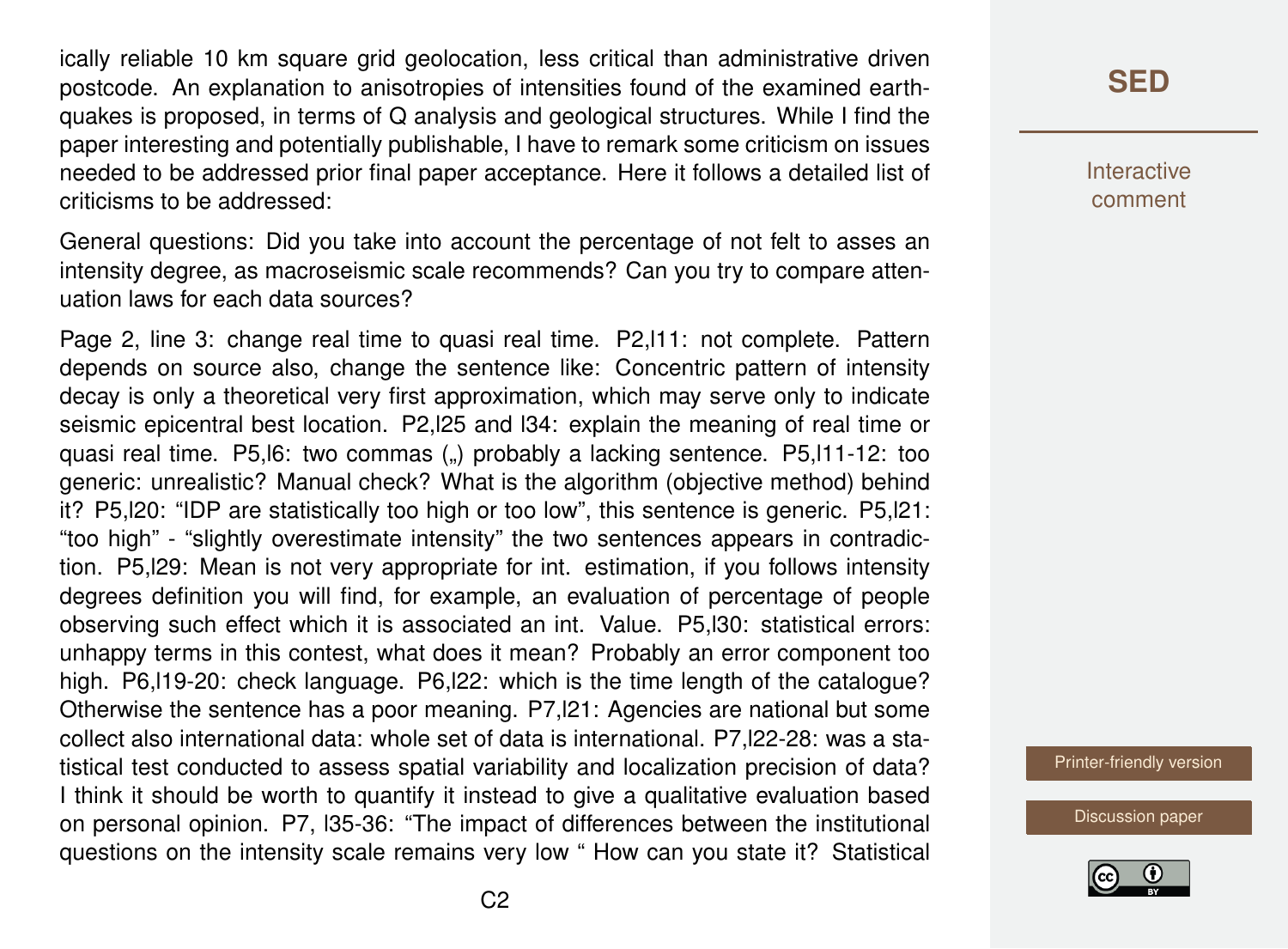analysis? Referenced results? Please specify. P7, l37: Same as above: what do you mean with "spatial variability" ? Do you have a quantification of it to assert the differences among different data sources? P8,l1-2: I do not understand why merging data removes spatial variability. Merging different data sources increases variability. P10,l16-20: Here the hypothesis of normal distribution is not correct because intensity data are strongly conditioned by radial geometry and log distance attenuation laws. Explanation does not seem reasonable and well argumented. Intensity data for a whole macroseismic field are not supposed to be normally distributed being influenced by the aforementioned factors plus undersampling and dependence of estimation error to intensity. P10,l21-22: This sentence is obvious: it is as to say that the whole is more than a part. P10,l31-34: Why not trying to statistically correct this discrepancy? For example making a correlation among different data set, looking for corrective coefficients. P10,l38: It is known that data deriving from non permanent effects are strongly based on compilers' memory: it could be useful to search for a dependence of answers errors with compilation times. P11,l1-2: This sentence is not clear, entries are generally not random in time. In fact they follow a time decay law (resembling a sort of Omori law) modulated by day-night cycle. In space the distribution could be compared with spatial citizen density distribution. P11,l4-10: Intensity spatial distribution is based on qualitative evaluation and results are expressed with vague, colloquial terms, as example "far from circular radiation".A quantitative approach could be based on analytic comparison with experimental data and isotropic fitting. P11,l13-14: But it is biased on radial areal increment due to polar distribution. Moreover IAR derived from an equal area is not sufficient to assess unbiased results. There is a need of further analysis, for example comparing attenuation relations from each agencyseparately. P11,l36: I find a contradiction: on one side the authors find that their data are at the epicentral zone characterized by lower intensity comparing with suitable attenuation law (Atkinson and Wald), on the other side they state that first 50 km attenuation is due to fast energy decay of seismic energy from the source. It could be explained why fast decay did not affected attenuation laws. P13,l29-30: this part is an example of uncertainties

Interactive comment

[Printer-friendly version](http://www.solid-earth-discuss.net/se-2016-150/se-2016-150-RC2-print.pdf)